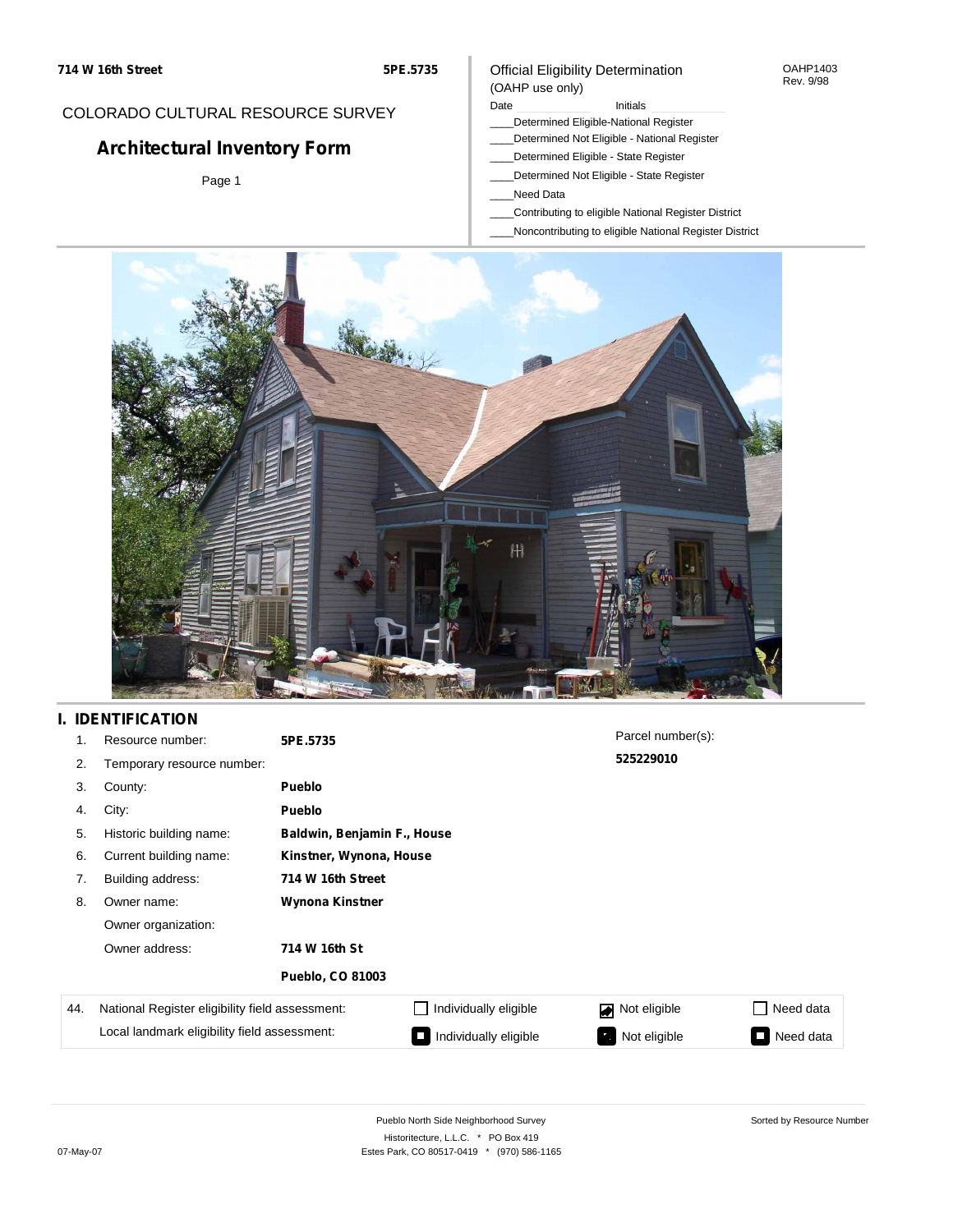Sorted by Resource Number

## **Architectural Inventory Form**

Page 2

### **II. GEOGRAPHIC INFORMATION**

| 9.  | P.M.                    |    | 6th             |              | Township:               |       | <b>20S</b>                  |    |           |           | Range:            | 65W |         |
|-----|-------------------------|----|-----------------|--------------|-------------------------|-------|-----------------------------|----|-----------|-----------|-------------------|-----|---------|
|     |                         | NE | 1/4             | of <b>SE</b> | 1/4                     | of SE | 1/4                         | of | <b>NW</b> | 1/4       | of Section        |     | 25      |
|     | 10. UTM reference zone: |    |                 |              | 13                      |       |                             |    |           |           |                   |     |         |
|     | Easting:                |    |                 |              | 533548                  |       |                             |    |           | Northing: |                   |     | 4236930 |
| 11. |                         |    | USGS quad name: |              | <b>Northeast Pueblo</b> |       |                             |    |           | Scale:    |                   |     | 7.5     |
|     | Year:                   |    |                 |              | 1974)                   |       | 1961 (Photorevised 1970 and |    |           |           |                   |     |         |
| 12. | $Lot(s)$ :              |    |                 |              | Lot 3; Block 17         |       |                             |    |           |           |                   |     |         |
|     | Addition:               |    |                 |              | <b>Craig's Addition</b> |       |                             |    |           |           | Year of addition: |     | 1871    |

13. Boundary description and justification:

The boundary, as described above, contains but does not exceed the land historically associated with this property.

Metes and bounds exist:

П

### **III. ARCHITECTURAL DESCRIPTION**

| 14. | Building plan (footprint, shape):    | <b>Irregular Plan</b>                                |                       |
|-----|--------------------------------------|------------------------------------------------------|-----------------------|
|     | Other building plan descriptions:    |                                                      |                       |
| 15. | Dimensions in feet (length x width): | 756 square feet                                      |                       |
| 16. | Number of stories:                   | 11/2                                                 |                       |
| 17. | Primary external wall material(s):   | <b>Wood/Horizontal Siding</b><br><b>Wood/Shingle</b> | Other wall materials: |
| 18. | Roof configuration:                  | <b>Gabled Roof/Cross Gabled Roof</b>                 |                       |
|     | Other roof configurations:           |                                                      |                       |
| 19. | Primary external roof material:      | <b>Asphalt Roof/Composition Roof</b>                 |                       |
|     | Other roof materials:                |                                                      |                       |
| 20. | Special features:                    |                                                      |                       |
|     |                                      | Fence                                                |                       |
|     |                                      | Chimney                                              |                       |
|     |                                      | Porch                                                |                       |

21. General architectural description:

Oriented to the north, this house rests on a sandstone foundation, encased in gray-painted concrete. Gray-painted, horizontal wood siding, with gray-painted 1-by-4-inch cornerboards, clads the majority of the exterior walls. However, blue-painted, square-cut wood shingles cover portions of the front (north) façade above the first story. Asbestos siding covers a shed-roofed structure protruding from the west end of the rear (south) elevation. Windows are 1-over-1-light, double-hung sash, with blueor gray-painted wood frames and surrounds, with projecting cornices. Opening in the rear (south) elevation are 1-beside-1light, sliding-sash windows, with aluminum frames. A butterfly-roofed porch is situated in the inside (northeast) facing corner. It has a concrete floor, blue-painted, square supports, with chamfered corners, and a decorative frieze. The principal doorway opens in the north face of the corner. It hosts a 3-panel, 1-light, glass-in-wood-frame door, opening behind an aluminum-frame storm door. Another doorway opens in the center of a shed-roofed structure protruding from the west end of the rear (south) elevation. Approaching it are two concrete steps. Brown, interlocking asphalt shingles cover the cross-gabled roof. Bluepainted wood soffit and fascia, with projecting cornice, box the eaves. The gables have eave returns. Brick chimneys protrude **from the east and west ends of the east-west roof ridge.**

22. Architectural style:

**Late Victorian/Edwardian**

Pueblo North Side Neighborhood Survey Historitecture, L.L.C. \* PO Box 419 07-May-07 **Estes Park, CO 80517-0419** \* (970) 586-1165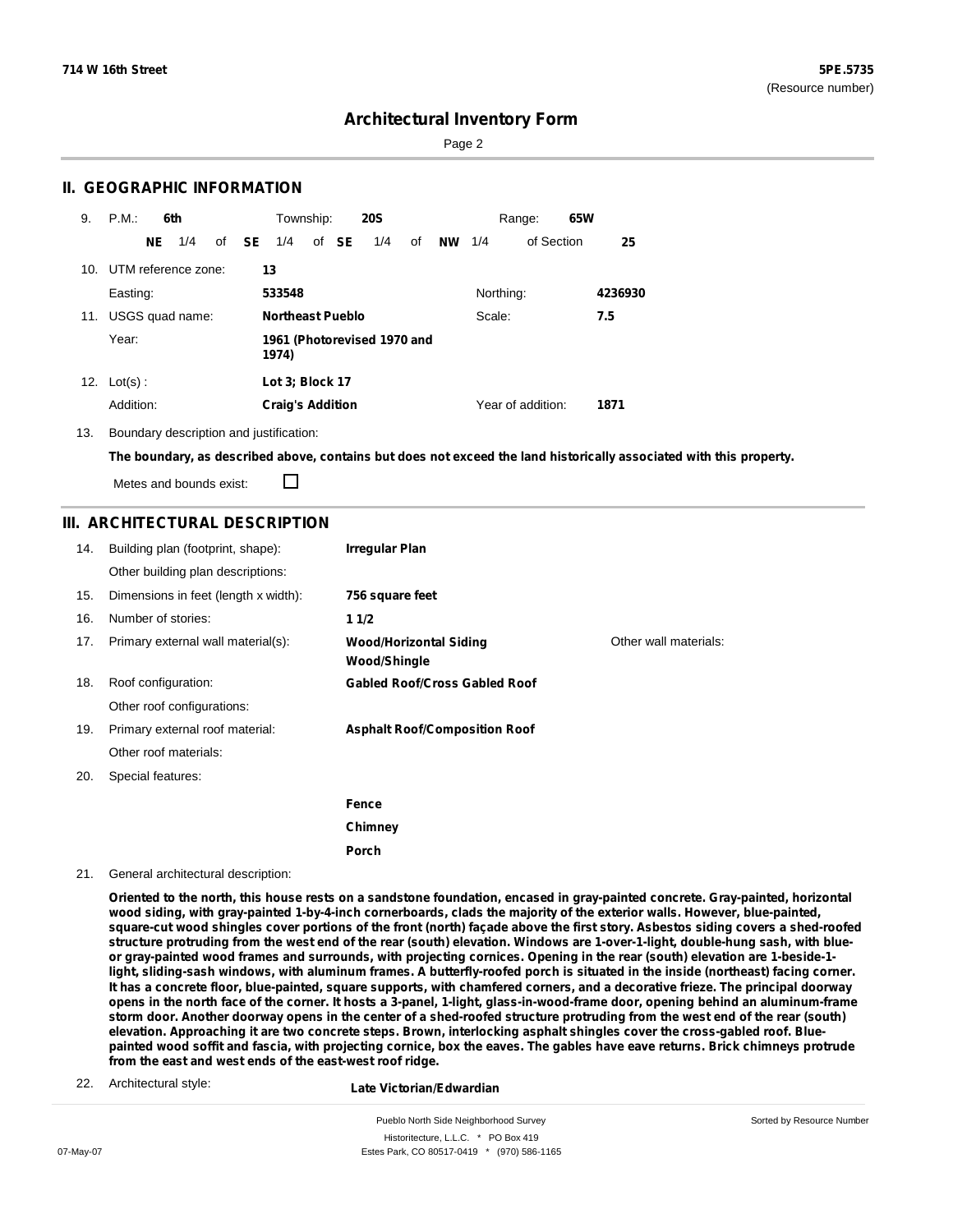Sorted by Resource Number

## **Architectural Inventory Form**

Page 3

Other architectural styles:

Building type:

#### 23. Landscape or special setting features:

This property is located on terrain sloping downward from north to south, with an elevation of around 4,700 feet above mean sea level. The neighborhood features modest, one- and two-story houses. Setbacks from West 16th Street are generally the same on this block. This property is situated on the south side of West 16th Street, between 710 West 16th Street to the east and 716 West 16th Street to the west. Separating the street from the sidewalk is a packed-earth strip. A packed-earth yard, with **mature landscaping, covers the lot. Enclosing the back yard is a gray-painted, cobblestone wall.**

24. Associated buildings, features or objects:

| 1: | Type:     | Shed 1                                                                                                                                                                                                                                                                                                                                                                                                                                                                                                                                                                        |
|----|-----------|-------------------------------------------------------------------------------------------------------------------------------------------------------------------------------------------------------------------------------------------------------------------------------------------------------------------------------------------------------------------------------------------------------------------------------------------------------------------------------------------------------------------------------------------------------------------------------|
|    | Describe: | This shed is situated between the house and Shed 2. Oriented to the east, the building appears<br>to lack a formal foundation. Gray stucco clads the exterior walls. A 4-panel, 1-light wood door<br>opens in the front (east) elevation. Windows appear to be single-light hopper or awning. Gray<br>sheets of asphalt cover the shed roof.                                                                                                                                                                                                                                  |
| 2: | Type:     | Shed 2                                                                                                                                                                                                                                                                                                                                                                                                                                                                                                                                                                        |
|    | Describe: | A shed is located on the southwest corner of the property. Oriented to the east, the building<br>appears to lack a formal foundation. Light-gray-painted sheets of particleboard or plywood<br>clad the exterior walls. They are framed between dark-gray painted, 1-by-4-inch cornerboards.<br>A particleboard or plywood door, on metal strap hinges, opens in the center of the front (east)<br>elevation. A window opening in the south elevation has been boarded shut. Gray asphalt<br>shingles cover the front-gabled roof, and the building lacks over-hanging eaves. |

### **IV. ARCHITECTURAL HISTORY**

| 25. | Date of Construction:  | Estimate:           | 1900                             | Actual:                                                                                       |
|-----|------------------------|---------------------|----------------------------------|-----------------------------------------------------------------------------------------------|
|     | Source of Information: |                     |                                  | Pueblo County Office of Tax Assessor. Property information card [internet].                   |
| 26. | Architect:             | unknown             |                                  |                                                                                               |
|     | Source of information: |                     |                                  |                                                                                               |
| 27. | Builder:               | unknown             |                                  |                                                                                               |
|     | Source of information: |                     |                                  |                                                                                               |
| 28. | Original Owner:        | Benjamin F. Baldwin |                                  |                                                                                               |
|     | Source of information: |                     | Co. consulted 1886 through 2003. | Pueblo City Directory. Pueblo, Co.; Salt Lake City; Kansas City, Mo.; and others: R.L. Polk & |

29. Construction history:

According to Pueblo County Tax Assessor records, this building was constructed in 1900. Sanborn maps and city directories corroborate a circa 1900 date of construction. This house is one of three nearly identical dwellings constructed on the south side of West 16 Street's 700 Block. They were 708 (5PE.5732), 710 (5PE.5733), and 714 (5PE.5735) West 16th Street. The only notable alteration has been the construction of a shed-roofed, 1.5-story addition across the rear elevation. While the addition maintains the slope of the roof, a vertical board separates the original house from the addition on the east elevation. Based on **the materials and style of this addition, it dates to between 1910 and 1930.**

#### 30. Location: **original** Date of move(s):

### **V. HISTORICAL ASSOCIATIONS**

| 31. | Original use(s):     | <b>Single Dwelling</b> |
|-----|----------------------|------------------------|
| 32. | Intermediate use(s): | <b>Single Dwelling</b> |
| 33. | Current use(s):      | <b>Single Dwelling</b> |
| 34. | Site type(s):        | <b>Residence</b>       |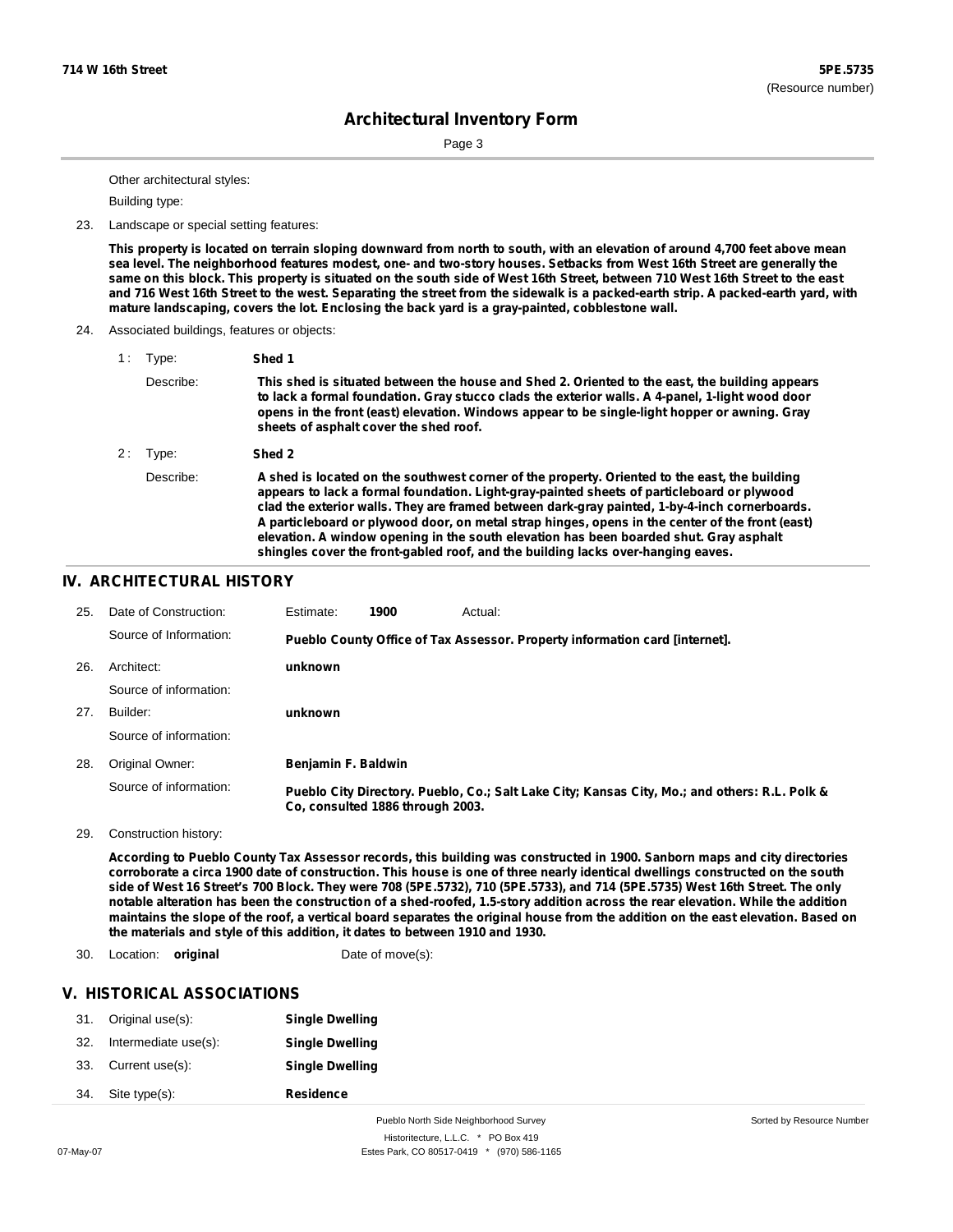Page 4

Site type(s): 34.

35. Historical background:

The first owner and resident of this house, built around 1900, was Pueblo pioneer and prominent pharmacist Benjamin F. Baldwin. He was born in Michigan in March 1848. His wife, Mary Baldwin, was born in Ohio, in March 1852. Together, they had a daughter and son. Florence Baldwin Le Cain and Albert R. Baldwin. Benjamin Baldwin arrived in Pueblo around 1887 and established the Baldwin Drug Company, at 205 North Main Street. He operated the business, one of Pueblo's largest and most successful drug stores, for 35 years. The Baldwin family resided here until about 1920. Benjamin Baldwin died on January 15, **1929.**

J.S. Lee resided here in 1925, followed by Daniel E. Boyle in 1930 and Oscar Houston and Horace L. Decker in 1935. In 1940, the **resident was Carl R. Swope, who operated a dental laboratory.**

Iva Symonds and her son, Raymond M. Symonds, lived here beginning around 1945. Iva arrived in Pueblo around 1900 and, in addition to Raymond, also had a daughter, Mrs. H.A. Jacobs. Iva Symonds died on July 8, 1948. Raymond continued to reside here with his family, through 1950. With his wife, Mary C. Symonds, Raymond had two children, Karyn Jeter and Pastor Wayne **Davis.**

In 1955 George Edward Spang resided here. He was born in Buffalo, New York, on January 9, 1903. Spang was a psychiatric technician supervisor for the nearby Colorado State Hospital. With his wife, Muriel Spang, George had a daughter, Barbara **Bond.**

Around 1960, Vola M. Swartz acquired this property and resided here until her death over 3 decades later. She was born on August 30, 1916, and previously lived in Illinois. Vola Swartz died on November 26, 1993. Wynona Kinster, the current owner **and resident, acquired the property from the Swartz Estate in 1994.**

Sources of information: 36.

**Pueblo County Office of Tax Assessor. Property information card [internet].**

**Pueblo City Directory. Pueblo, Co.; Salt Lake City; Kansas City, Mo.; and others: R.L. Polk & Co, consulted 1886 through 2003.**

**Sanborn Fire Insurance Maps (for Pueblo, Colorado). New York: Sanborn Map and Publishing Co., 1883, 1886, 1889, 1893, 1904-05, 1904-51, and 1904-52.**

**"Benjamin F. Baldwin" [obituary]. Pueblo Chieftain, 16 January 1929, p. 4.**

**"Symonds (Iva)" [obituary]. Pueblo Chieftain, 10 July 1948, p. 5.**

**"George Edward Spang" [obituary]. Pueblo Chieftain, 21 June 1984, p. 6D.**

**"Raymond M. Symonds" [obituary]. Pueblo Chieftain, 21 October 1988, p. 8D.**

**U.S. Census of 1900. Precinct 3, Pueblo, Pueblo County, Colorado. Sheet 16A.**

**U.S. Social Security Death Index Record for Vola M. Swartz.**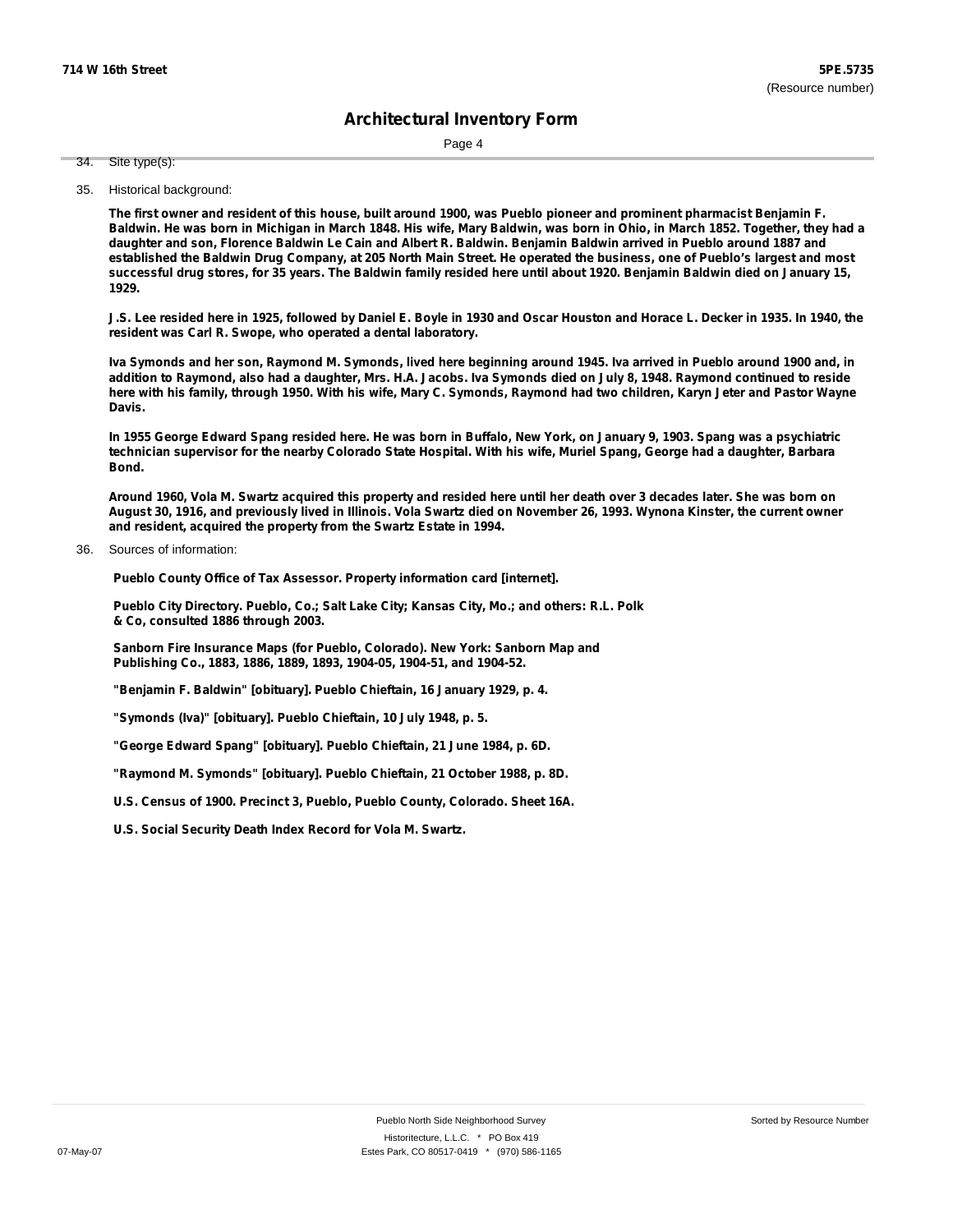÷

Sorted by Resource Number

# **Architectural Inventory Form**

Page 5

|     | <b>VI. SIGNIFICANCE</b>                                                                                                                                                                                                                                                               |  |  |  |  |  |  |  |
|-----|---------------------------------------------------------------------------------------------------------------------------------------------------------------------------------------------------------------------------------------------------------------------------------------|--|--|--|--|--|--|--|
| 37. | Local landmark designation:<br>Yes $\Box$<br>No.<br>$\mathbf{r}_\perp$                                                                                                                                                                                                                |  |  |  |  |  |  |  |
|     | Designation authority:                                                                                                                                                                                                                                                                |  |  |  |  |  |  |  |
|     | Date of designation:                                                                                                                                                                                                                                                                  |  |  |  |  |  |  |  |
| 38. | Applicable National Register criteria:                                                                                                                                                                                                                                                |  |  |  |  |  |  |  |
|     | A. Associated with events that have made a significant contribution to the broad pattern of our history.                                                                                                                                                                              |  |  |  |  |  |  |  |
|     | B. Associated with the lives of persons significant in our past.<br>$\mathsf{L}$                                                                                                                                                                                                      |  |  |  |  |  |  |  |
|     | C. Embodies the distinctive characteristics of a type, period, or method of construction, or represents the work<br>◚<br>of a master, or that possess high artistic values, or represents a significant and distinguished entity whose<br>components may lack individual distinction. |  |  |  |  |  |  |  |
|     | D. Has yielded, or may be likely to yield, information important in history or prehistory.                                                                                                                                                                                            |  |  |  |  |  |  |  |
|     | Qualifies under Criteria Considerations A through G (see manual).                                                                                                                                                                                                                     |  |  |  |  |  |  |  |
|     | Does not meet any of the above National Register criteria.                                                                                                                                                                                                                            |  |  |  |  |  |  |  |
|     | <b>Pueblo Standards for Designation:</b>                                                                                                                                                                                                                                              |  |  |  |  |  |  |  |
|     | <u>1a. History</u>                                                                                                                                                                                                                                                                    |  |  |  |  |  |  |  |
|     | Have direct association with the historical development of the city, state, or nation; or<br>$\mathbf{r}_\perp$                                                                                                                                                                       |  |  |  |  |  |  |  |
|     | <u>1b. History</u><br>Be the site of a significant historic event; or<br>$\blacksquare$                                                                                                                                                                                               |  |  |  |  |  |  |  |
|     | 1c. History                                                                                                                                                                                                                                                                           |  |  |  |  |  |  |  |
|     | Have direct and substantial association with a person or group of persons who had influence on society.<br>$\blacksquare$                                                                                                                                                             |  |  |  |  |  |  |  |
|     | 2a. Architecture                                                                                                                                                                                                                                                                      |  |  |  |  |  |  |  |
|     | Embody distinguishing characteristics of an architectural style or type; or<br>$\Box$                                                                                                                                                                                                 |  |  |  |  |  |  |  |
|     | 2b. Architecture                                                                                                                                                                                                                                                                      |  |  |  |  |  |  |  |
|     | Be a significant example of the work of a recognized architect or master builder, or<br>$\mathcal{L}_{\mathcal{A}}$                                                                                                                                                                   |  |  |  |  |  |  |  |
|     | 2c. Architecture                                                                                                                                                                                                                                                                      |  |  |  |  |  |  |  |
|     | Contain elements of architectural design, engineering, materials, craftsmanship, or artistic merit which represent a<br>$\mathcal{L}_{\mathcal{A}}$<br>significant or influential innovation;                                                                                         |  |  |  |  |  |  |  |
|     | 2d. Architecture                                                                                                                                                                                                                                                                      |  |  |  |  |  |  |  |
|     | Portray the environment of a group of people or physical development of an area of the city in an era of history<br>$\mathcal{L}_{\mathcal{A}}$<br>characterized by a distinctive architectural style.                                                                                |  |  |  |  |  |  |  |
|     | 3a. Geography                                                                                                                                                                                                                                                                         |  |  |  |  |  |  |  |
|     | Have a prominent location or be an established, familiar, and orienting visual feature of the contemporary city, or<br>П                                                                                                                                                              |  |  |  |  |  |  |  |
|     | 3b. Geography                                                                                                                                                                                                                                                                         |  |  |  |  |  |  |  |
|     | Promote understanding and appreciation of Pueblo's environment by means of distinctive physical characteristics<br>or rarity; or                                                                                                                                                      |  |  |  |  |  |  |  |
|     | 3c. Geography                                                                                                                                                                                                                                                                         |  |  |  |  |  |  |  |
|     | Make a special contribution to Pueblo's distinctive character.<br>$\overline{\phantom{a}}$                                                                                                                                                                                            |  |  |  |  |  |  |  |
|     | <b>Not Applicable</b>                                                                                                                                                                                                                                                                 |  |  |  |  |  |  |  |
|     | Does not meet any of the above Pueblo landmark criteria.<br>$\overline{\phantom{a}}$                                                                                                                                                                                                  |  |  |  |  |  |  |  |
| 39. | Area(s) of Significance:<br><b>Architecture</b>                                                                                                                                                                                                                                       |  |  |  |  |  |  |  |
| 40. | Period of Significance:<br>ca. 1900                                                                                                                                                                                                                                                   |  |  |  |  |  |  |  |
| 41. | National:<br>Level of significance:<br>State<br>Local                                                                                                                                                                                                                                 |  |  |  |  |  |  |  |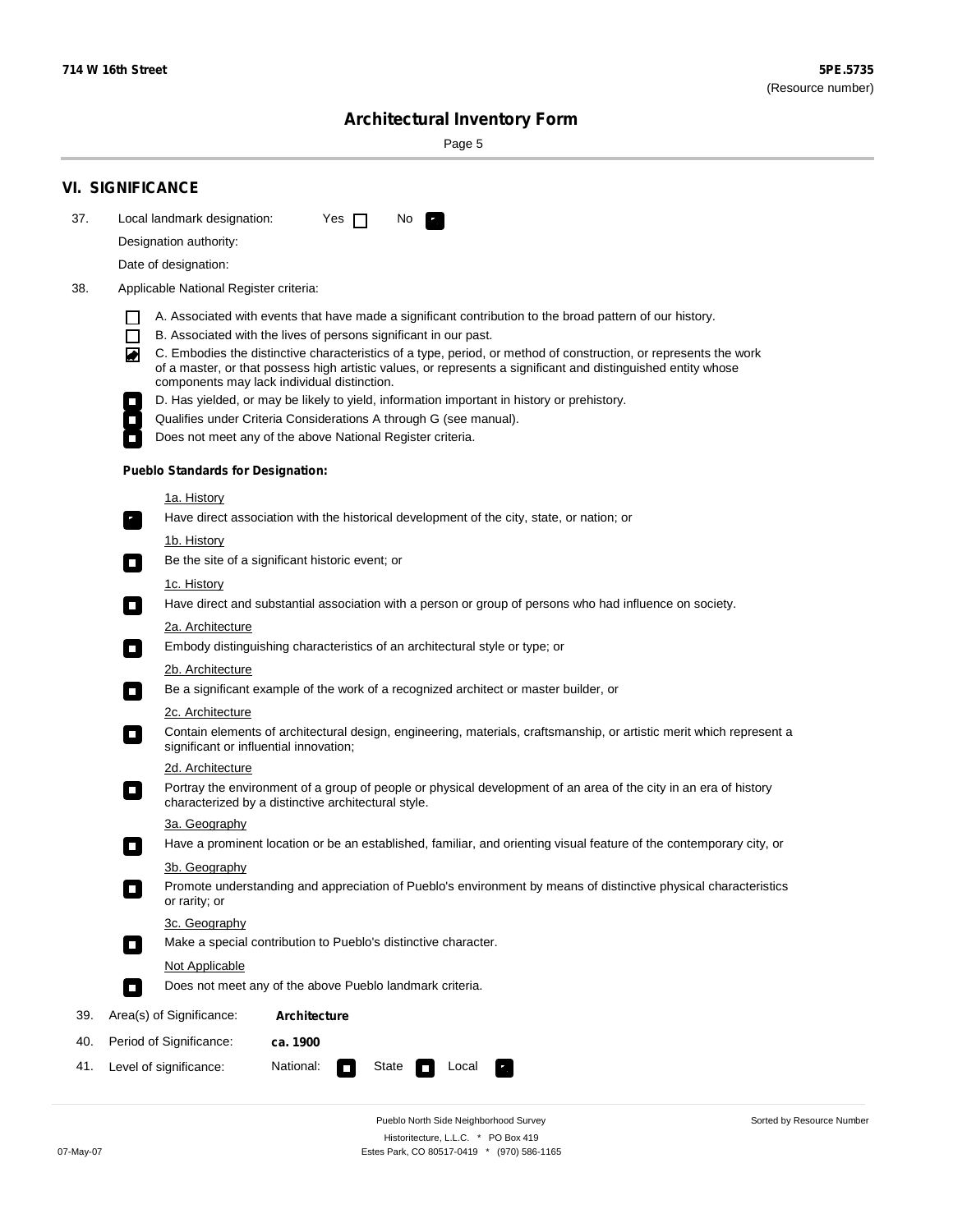Page 6

#### 42. Statement of significance:

This property is historically significant under Pueblo Local Landmark criterion 1A for its association with the development of **Pueblo's North Side Neighborhood, when more architecturally sophisticated buildings like this one joined the smaller,** plainer dwellings originally constructed here. As well, the house is architecturally significant under National Register criterion C (Pueblo Local Landmark criterion 2A) as an example of the Edwardian style. However, the levels of architectural and historical significance, combined with physical integrity, are not to the extent that this property would qualify for individual listing in the National Register of Historic Places, the Colorado State Register of Historic Properties, or as a City of **Pueblo Landmark. It is, nonetheless, a contributing resource within any potential historic district.**

43. Assessment of historic physical integrity related to significance:

Constructed around 1900, this building exhibits a moderately high level of physical integrity relative to the seven aspects of integrity as defined by the National Park Service and the Colorado Historical Society: location, setting, design, materials, workmanship, feeling, and association. While a large addition alters the form of this house, the addition is isolated to the rear elevation and dates to well within the period of significance. This property retains sufficient physical integrity to convey its **architectural and historical significance.**

### **VII. NATIONAL REGISTER ELIGIBILITY ASSESSMENT**

44. National Register eligibility field assessment: Local landmark eligibility field assessment:

**Individually eligible Not eligible** Not eligible **Need data Individually eligible Not eligible Not eligible Need data** 

No<sub>D</sub>

45. Is there National Register district potential? Yes

**Pueblo's North Side Neighborhood represents the evolution of the city's professional middle and upper classes. Its diversity of architectural styles and forms directly represents the city's changing economic and cultural climates. As well, the neighborhood is distinctive because it appears to have evolved independently of the area's dominant industry, steel manufacturing.** Discuss:

 $\blacksquare$ 

Yes Yes No

 $No$  N/A

 $N/A$   $\Box$ 

If there is National Register district potential, is this building contributing:



### **VIII. RECORDING INFORMATION**

| 47. | Photograph numbers): | <b>CD-ROM Photo Disc: North Side Photos</b><br>File Name(s): 16thstw714                                                       |
|-----|----------------------|-------------------------------------------------------------------------------------------------------------------------------|
|     | Negatives filed at:  | <b>Special Collections</b><br><b>Robert Hoag Rawlings Public Library</b><br>100 East Abriendo Avenue<br>Pueblo, CO 81004-4290 |
| 48. | Report title:        | <b>Pueblo North Side Neighborhood Survey</b>                                                                                  |
| 49. | $Date(s)$ :          | 07/25/05                                                                                                                      |
| 50. | Recorder(s):         | <b>Adam Thomas</b>                                                                                                            |
| 51. | Organization:        | Historitecture, L.L.C.                                                                                                        |
| 52. | Address:             | <b>PO Box 419</b>                                                                                                             |
|     |                      | Estes Park, CO 80517-0419                                                                                                     |
| 53. | Phone number(s):     | (970) 586-1165                                                                                                                |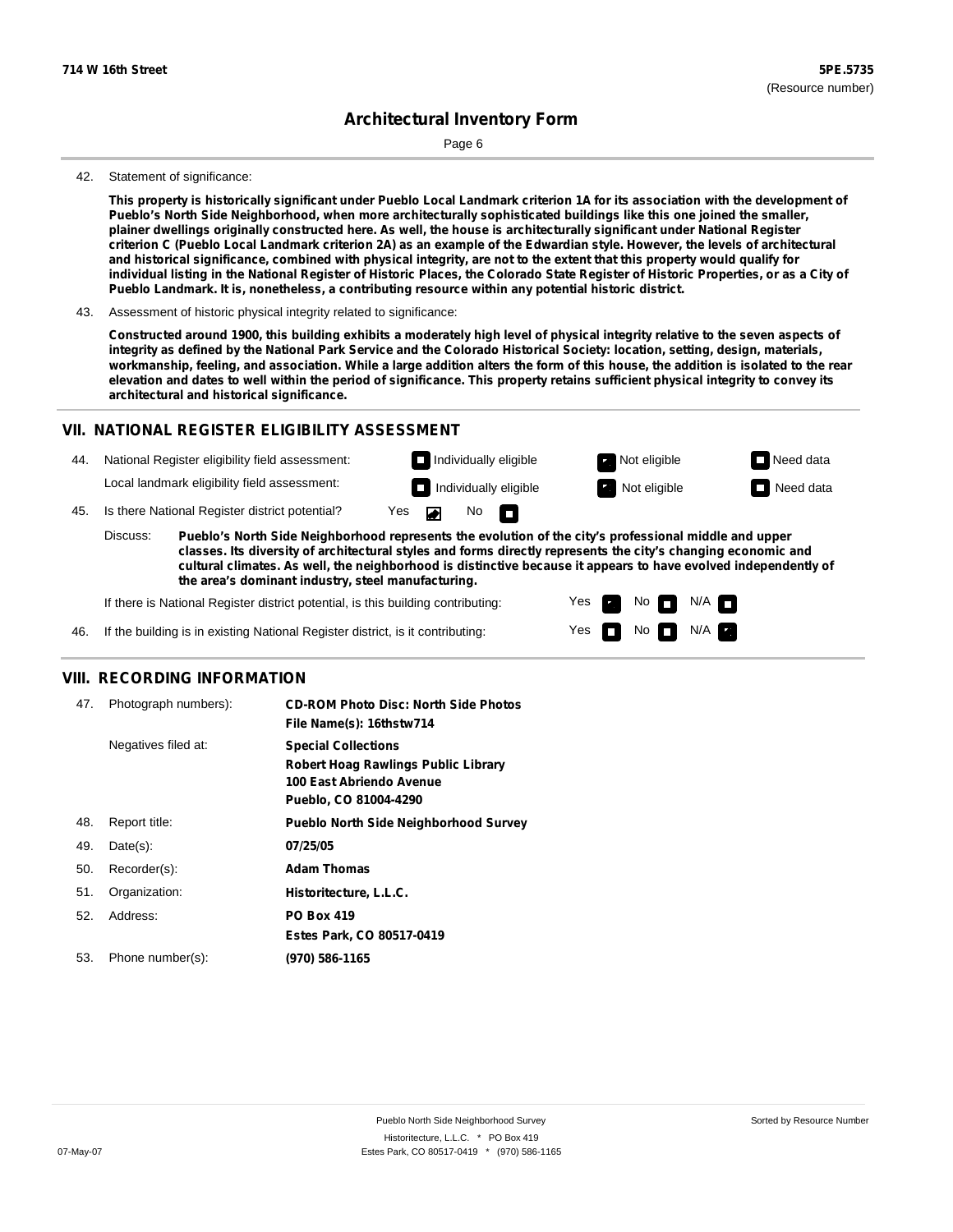Page 7